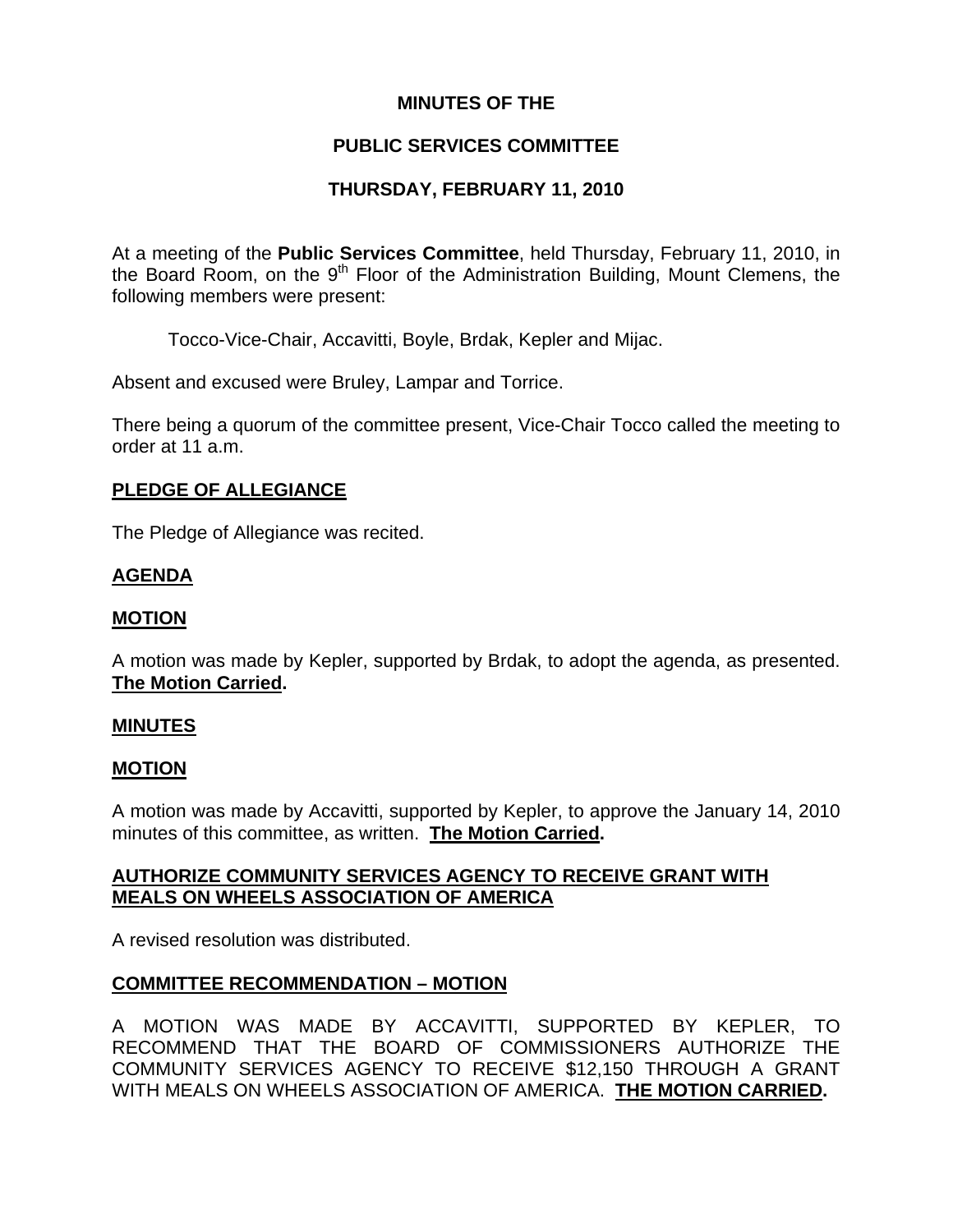## **AUTHORIZE COMMUNITY SERVICES AGENCY TO RECEIVE TRANSPORT VEHICLE THROUGH GRANT WITH UNITED WAY FOR SOUTHEASTERN MICHIGAN**

### **COMMITTEE RECOMMENDATION – MOTION**

A MOTION WAS MADE BY BRDAK, SUPPORTED BY BOYLE, TO RECOMMEND THAT THE BOARD OF COMMISSIONERS AUTHORIZE THE COMMUNITY SERVICES AGENCY TO RECEIVE ONE TRANSPORT VEHICLE THROUGH A GRANT WITH UNITED WAY FOR SOUTHEASTERN MICHIGAN. **THE MOTION CARRIED.** 

### **REPORT BY COMMUNITY SERVICES AGENCY DIRECTOR**

Frank Taylor provided an update on fund raising activities, the Continuum of Care Coordinator office assignment and upcoming March outreach activities.

### **MOTION**

A motion was made by Boyle, supported by Accavitti, to receive and file the report from the Community Services Agency Director. **The Motion Carried.** 

### **STATUS REPORT BY VETERANS SERVICES DEPARTMENT DIRECTOR**

Kermit Harris spoke about the possibility of an increase in his staff's workload due to state budget cuts and the status of their office renovations. He reported that his office helped bring in \$646,000 last month in disability and compensation back payments to Macomb County veterans.

Vice-Chair Tocco asked that his reports include any injuries or casualties from overseas.

### **MOTION**

A motion was made by Kepler, supported by Brdak, to receive and file the status report provided by the Director of the Veterans' Services Department for the month of January. **The Motion Carried.** 

### **STATUS REPORT BY MACOMB COUNTY DEPARTMENT OF HUMAN SERVICES**

Bernell Wiggins, Acting County Director, provided an overview of the written report. He indicated that their case loads are stable, but still 25-26 percent higher. He also spoke about the relocation of their Sterling Heights office.

The following commissioner spoke: Kepler.